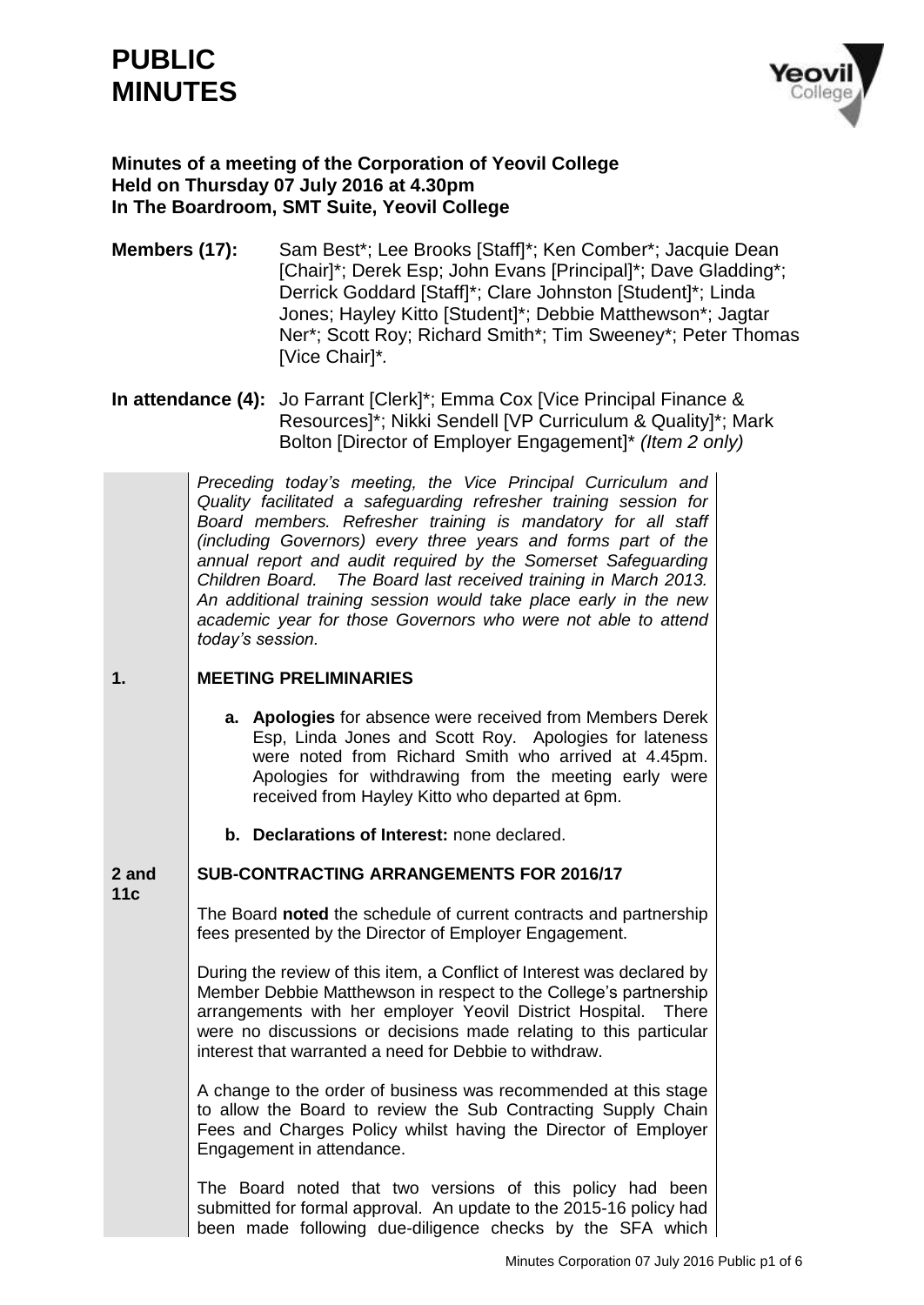required some small amendments to be made to the policy that the Board originally approved in July 2015.

### The Board then **APPROVED**:

- 11c(i) Sub Contracting Supply Chain Fees and Charges Policy 2015-16
- 11c(ii) Sub Contracting Supply Chain Fees and Charges Policy 2016-17

*Richard Smith joined the meeting at 4.40pm.*

*Mark Bolton was thanked for his time and left the meeting at 4.50pm*

#### **3. CHAIR'S REPORT**

The Corporation **noted** the Chair's Report which included an update on:

### **SFA meeting (No.8) 30 June 2016**

This meeting had been attended by the Principal, Vice Principal Finance & Resources and the Chair of the Corporation. During the meeting the SFA reviewed the draft financial plan, May Management Accounts and KPIs. This was once again a very positive meeting with no matters of concern to bring to the Board's attention. The next meeting takes place on Thursday 25 August 2016.

#### **4. MINUTES OF CORPORATION MEETINGS**

The Board **APPROVED** the following minutes as correct records and **APPROVED** the public minutes for website publication:

- **a.** 16 June 2016 Public
- **b.** 16 June 2016 Confidential

The minutes were signed by the Chair.

#### **5. MATTERS ARISING**

The action and query sheet was **noted**, reviewed and updated. Actions were either complete, included elsewhere on today's agenda or being appropriately tracked and carried forward.

#### **6. PRINCIPAL'S REPORT**

The Board **noted** the Principal's comprehensive report with particular emphasis upon:

- Colfox Model
- AoC Principals' and Chairs' Meeting with additional commentary from the Corporation Vice Chair who had attended this meeting in the Chair's absence
- Regional Schools Commissioner Meeting
- Somerset Skills and Employability Board
- Area Review
- SFA Employer Satisfaction Survey 2015-16
- Operating Statement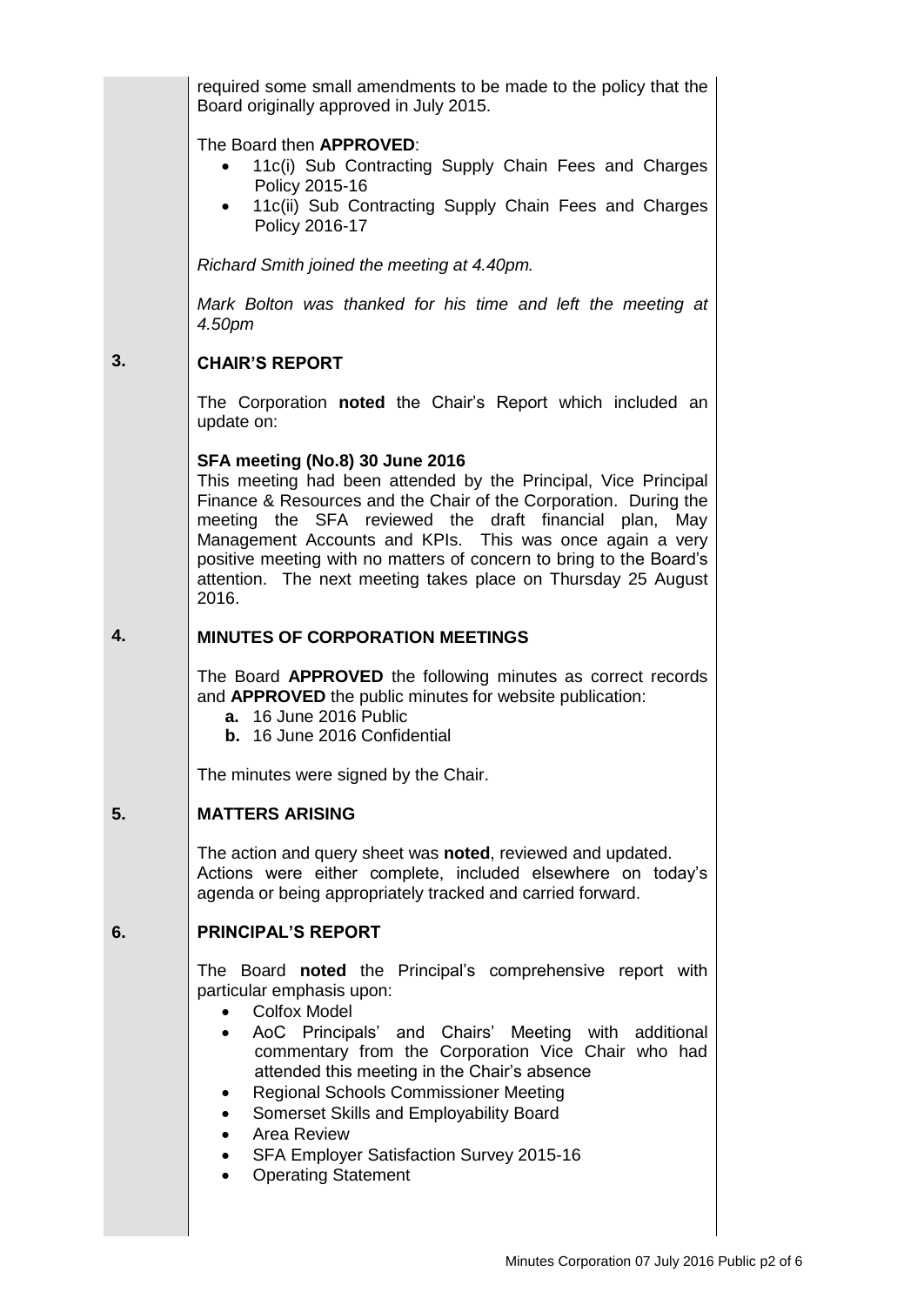| 7.  | <b>STRATEGIC PLAN 2016-17</b>                                                                                                                                                                                                                                                                                                                                                                                                                                                                                                                                                                                                                                        |
|-----|----------------------------------------------------------------------------------------------------------------------------------------------------------------------------------------------------------------------------------------------------------------------------------------------------------------------------------------------------------------------------------------------------------------------------------------------------------------------------------------------------------------------------------------------------------------------------------------------------------------------------------------------------------------------|
|     | The Board APPROVED the College's Strategic Plan for 2016-19<br>which was discussed in detail at the Corporation Strategy Day on<br>16 June.                                                                                                                                                                                                                                                                                                                                                                                                                                                                                                                          |
| 8.  | <b>FINANCIAL UPDATE</b>                                                                                                                                                                                                                                                                                                                                                                                                                                                                                                                                                                                                                                              |
|     | The Corporation noted the following financial reports which were<br>presented by the Principal and Vice Principal Finance and<br>Resources:                                                                                                                                                                                                                                                                                                                                                                                                                                                                                                                          |
|     | Operating Statement including the actions from the<br>Recovery Plan. This report showed excellent progress<br>across the majority of areas with the majority of targets<br>completed. The Board noted that of the 54 individual<br>actions, 48 had been achieved, 5 partially and only 1<br>remained as red. Those outstanding actions would be<br>carried over to next year's operating statement.<br>• May Management Accounts<br>KPI's. The Board noted the simplified format showing top<br>level detail only.                                                                                                                                                   |
| 9.  | <b>BUDGET AND 3 YEAR FINANCIAL FORECAST</b>                                                                                                                                                                                                                                                                                                                                                                                                                                                                                                                                                                                                                          |
|     | The following items and reports were noted during discussion:<br>Financial objectives<br>$\bullet$<br>Impact of the SORP (FRS102)<br>٠<br>2015-16 outturn against the original budget<br>$\bullet$<br>Balance Sheet 2016/17<br>$\bullet$<br>Cashflow 2016/17<br>$\bullet$<br><b>Bank covenants</b><br>$\bullet$<br><b>Financial Health Scoring</b><br>$\bullet$<br>Assumptions<br>$\bullet$                                                                                                                                                                                                                                                                          |
|     | Separate confidential minutes were recorded.                                                                                                                                                                                                                                                                                                                                                                                                                                                                                                                                                                                                                         |
|     | Before making a formal approval, the Board referred to the<br>checklist that had been provided by the SFA and EFA for colleges<br>to use when completing their financial plan. The Board had all<br>received a copy of the funding bodies Financial Planning Handbook<br>prior to today's meeting. The Head of Finance had cross<br>referenced the checklist against the college's financial plan. The<br>Board briefly discussed the points that had been marked with a 'no'<br>under section 4 of the checklist (key assumptions) but unanimously<br>agreed that sufficient commentary had been provided and that the<br>checklist should be changed to say "yes". |
|     | The Board then <b>APPROVED</b> the submission of the Budget and<br>Financial Forecast with any minor final adjustments/wording<br>delegated to the Principal and Vice Principal Finance and<br>Resources in consultation with the Chair. Final submission would<br>be made to the SFA by 31 July 2016.                                                                                                                                                                                                                                                                                                                                                               |
| 10. | <b>TEACHING AND LEARNING REPORT</b>                                                                                                                                                                                                                                                                                                                                                                                                                                                                                                                                                                                                                                  |
|     | The Board noted the full Lesson Observation Report for 2015-16                                                                                                                                                                                                                                                                                                                                                                                                                                                                                                                                                                                                       |

including grade profile, curriculum area analysis, teaching and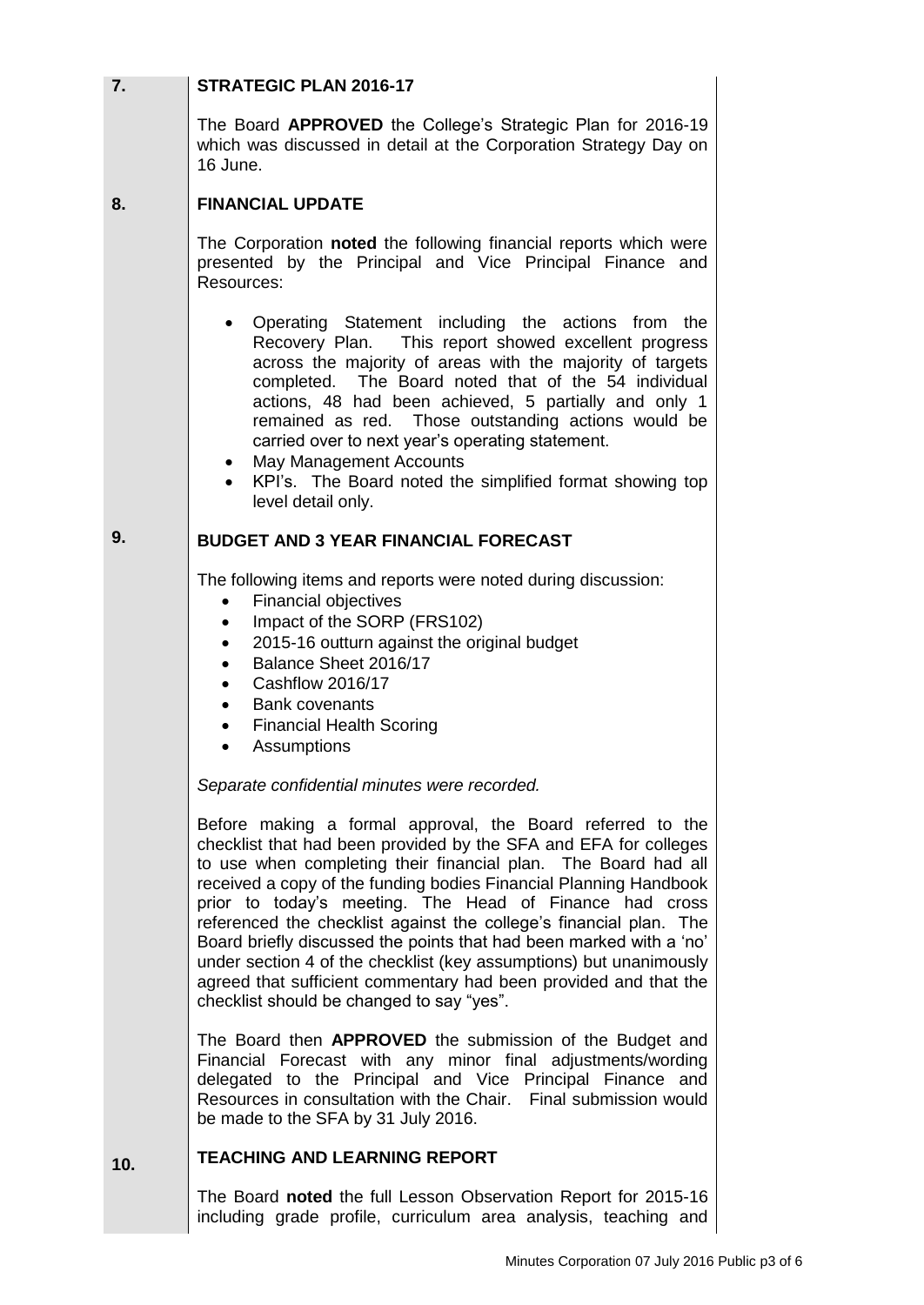|     | learning targets, use of ILT, key themes and re-observations. The<br>main points noted were:<br>86% of lessons graded good or better (exceeding target of<br>82%).<br>Level 2 observation grades noticeably lower than other<br>$\bullet$<br>levels and may need to be a focus for CPD in the new<br>academic year.<br>Assessors were observed using the same criteria of which<br>٠<br>92% were graded good or better.<br>33% of teaching staff grading as outstanding<br>٠<br>The proposed observation windows for 2016/17 were noted as:<br>Window 1 w/c 03 October - 14 October 2016<br>Window 2 w/c 21 November - 02 December 2016<br>Window 3 w/c 23 January - 03 February 2017<br>Window 4 w/c 13 March - 25 March 2017<br>$\bullet$<br>Hayley Kitto left the meeting at 6pm. This would be Hayley's last<br>Corporation meeting as FE Student Governor. Thanks were<br>recorded in respect of her contribution to the work of the<br>Corporation. A short presentation took place. |
|-----|--------------------------------------------------------------------------------------------------------------------------------------------------------------------------------------------------------------------------------------------------------------------------------------------------------------------------------------------------------------------------------------------------------------------------------------------------------------------------------------------------------------------------------------------------------------------------------------------------------------------------------------------------------------------------------------------------------------------------------------------------------------------------------------------------------------------------------------------------------------------------------------------------------------------------------------------------------------------------------------------|
| 11. | <b>LEGAL, POLICY AND REGULATORY MATTERS</b>                                                                                                                                                                                                                                                                                                                                                                                                                                                                                                                                                                                                                                                                                                                                                                                                                                                                                                                                                |
|     | a. Attendance Policy<br>The Board APPROVED the new Attendance Policy and agreed<br>to the recommendation to delegate future approvals of this<br>policy to SMT.                                                                                                                                                                                                                                                                                                                                                                                                                                                                                                                                                                                                                                                                                                                                                                                                                            |
|     | b. Malpractice and Maladministration Policy<br>The Board APPROVED the Malpractice and Maladministration<br>Policy noting just one change to be made to the contact name<br>under "The Reporting of Malpractice" section on page 4.<br>The<br>Board agreed to the recommendation to delegate future<br>approvals of this policy to SMT.                                                                                                                                                                                                                                                                                                                                                                                                                                                                                                                                                                                                                                                     |
|     | c. Sub-Contracting Supply Chain Fees and Charges Policy<br>Minuted under Item 2.                                                                                                                                                                                                                                                                                                                                                                                                                                                                                                                                                                                                                                                                                                                                                                                                                                                                                                           |
|     | d. Business Cycles and Terms of Reference 2016/17<br>The Board APPROVED the Business Cycles and Terms of<br>Reference for itself and its Committees for 2016/17.                                                                                                                                                                                                                                                                                                                                                                                                                                                                                                                                                                                                                                                                                                                                                                                                                           |
|     | e. Corporation Seal<br>The Board noted that the Corporation Seal had not be used<br>during 2015/16                                                                                                                                                                                                                                                                                                                                                                                                                                                                                                                                                                                                                                                                                                                                                                                                                                                                                         |
|     | f. Confidential Material Annual Review<br>The Board carried out its Annual Review of Confidential Material<br>in accord with the Instrument of Government, balancing<br>Freedom of Information and Data Protection responsibilities.<br>With no amendment to the Clerk's paper, the Corporation<br><b>AGREED</b> that the material it currently holds as confidential is<br>consistent with relevant legislation and with the Governance<br>Code. An up to date list of all confidential material will be<br>maintained by the Clerk and available to Members upon<br>request.                                                                                                                                                                                                                                                                                                                                                                                                             |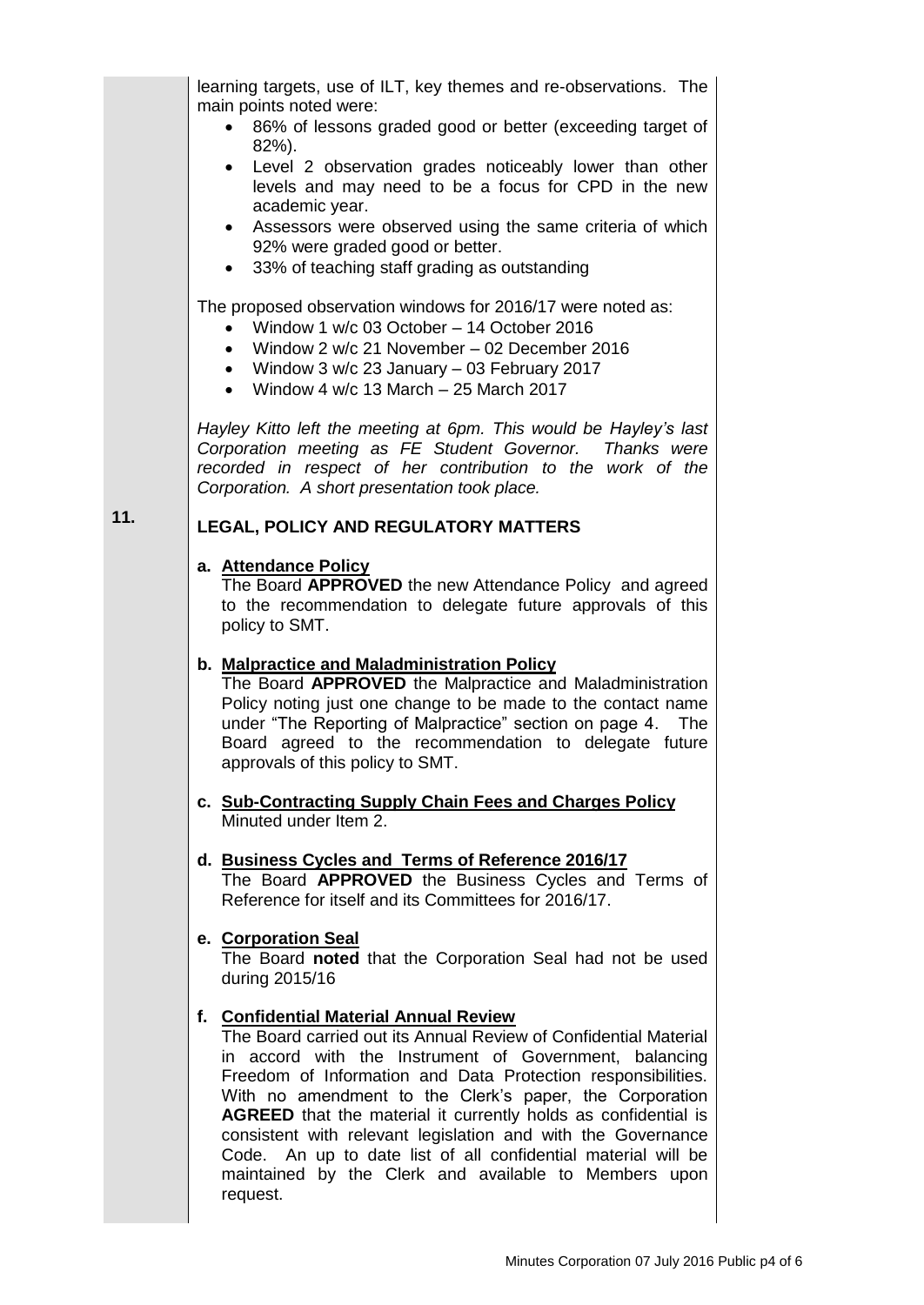# **g. Annual Insurance Arrangements**

The Board **noted** the preparation in respect of the College's Annual Insurance Arrangements as set out in the paper provided by the Vice Principal Finance and Resources. As there were still some quotes to obtain, the Board **agreed** to delegate final approval to the Vice Principal Finance and Resources, Chair and Lead Governor Finance.

### **h. Safeguarding Policy**

The Board **APPROVED** the Safeguarding Policy. The Safeguarding Lead Governor pointed out that the Local Safeguarding Children Board (LSCB) should now be referred to as the Somerset Safeguarding Children Board (SSCB) within the Policy.

### **i. Annual Safeguarding Report**

The Board **noted** the Annual (internal) Report on Safeguarding.

### **j. Safeguarding and Equality & Diversity**

The Board **noted** a verbal update on Safeguarding and E&D presented by the Vice Principal Curriculum and Quality. In particular, the Board noted that 68 safeguarding incidents had been reported over the course of the year.

### **k. Lead Governors Voice: Safeguarding and Equality & Diversity**

No comments were noted on this occasion.

### **l. Student Voice**

No comments were noted on this occasion.

### **m. Staff Voice**

The Staff Governors informed the Board on developments made since the last meeting in respect to the Reach for Rio Competition organised by the Staff Association. The challenge being to exercise the 5653 miles from Yeovil College to the Olympics in Rio, all in the name of getting active and having fun. Staff have already clocked up well over 8000 miles. The Board was also informed about the Battle of the Sponge Bake Off where winners would be announced at the end of year staff event on 12 July. It was agreed that both events should be reported on in the local newspaper.

The Board was also shown the new Staff Forum on the college's portal page which had been generated following suggestions made at staff voice meetings.

#### **12. RISK MANAGEMENT AND INTERNAL CONTROLS**

On this occasion there were no risks or internal control matters arising from today's business that haven't been covered elsewhere on the agenda.

#### **13. ANY OTHER BUSINESS**

No other business noted on this occasion.

#### **14. NEXT ORDINARY MEETING**

4.30pm on Thursday 13 October 2016.